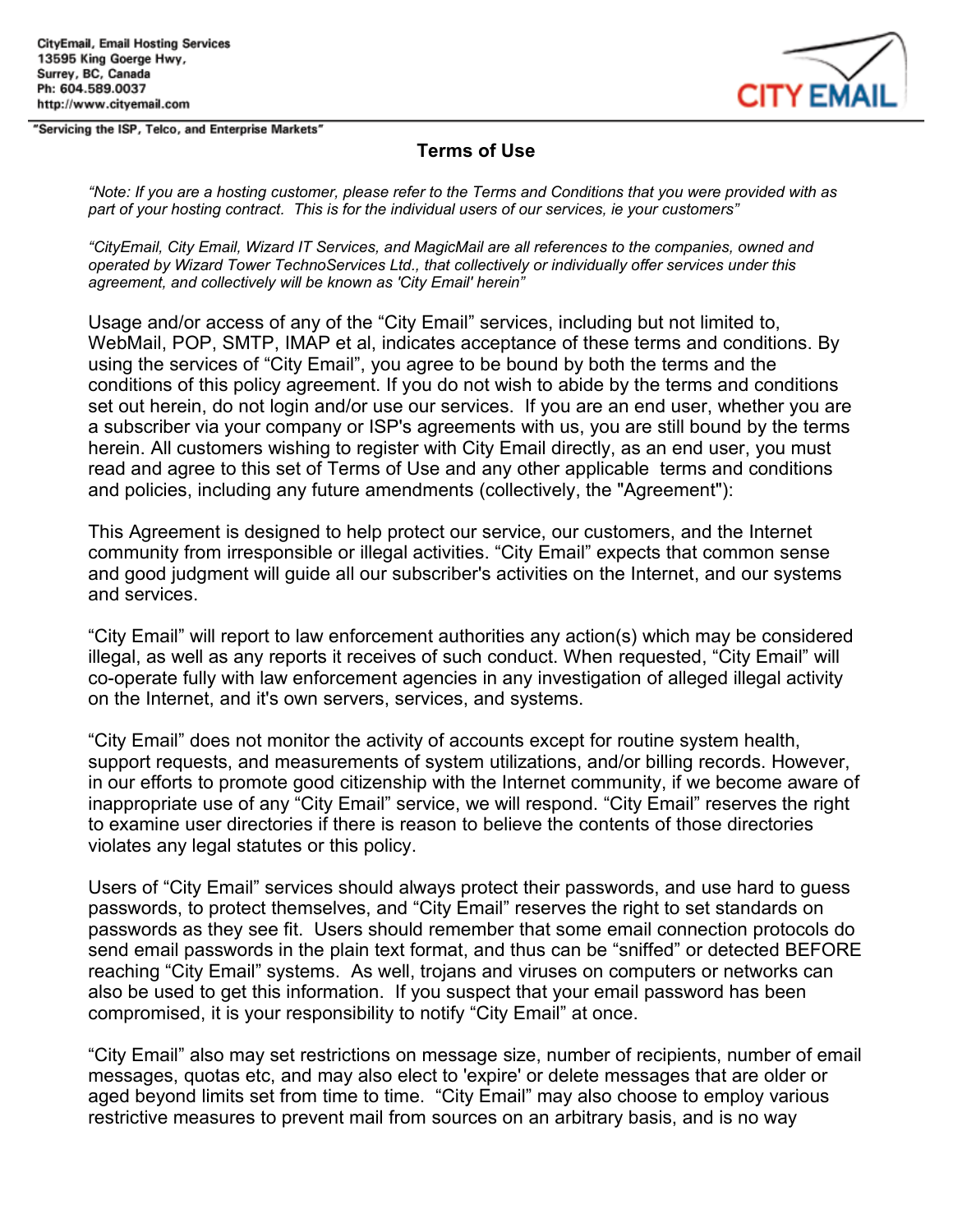responsible for any blocked email, emails marked as Spam and/or quarantined, or otherwise restricted by content.

"City Email' may on occasion utilize 3<sup>rd</sup> party 'black lists', to reduce traffic to its servers, and or services, based on those listings, and "City Email" is in no way responsible for the accuracy, validity or listings used. However, "City Email" employs a technique, in which users may bypass, such listings, and the choice of its end users to use tools to reject mail of a specific nature, does not in any way indicate an endorsement of the validity of such listings, and any default settings which may use such listings, is done on a best effort basis to reduce overhead, improve user experience, and protect its systems and users, and not a refection or comment on any sender, sending resource, or sender practices.

"City Email" reserves the right to at any time experiment with technologies meant to reduce unwanted emails from the majority of its customers mailboxes, including blocking of country, blocking by network, and blocking by domain names. In most cases, users have the option to 'opt-out' of such recommended practices, and if they do not 'opt-out', this is an indication of the acceptance by the end user, of the techniques provided, and users accept that such a choice to reject such emails becomes theirs, and not a decision by "City Email".

City Email reserves the right at any time to change and/or modify these terms and it is the responsibility of the customer to visit this page occasionally, to review these terms. It is not a requirement that the customer have read these documents, or are aware of the latest changes, to be bound by the conditions herein. Nothing in this Agreement shall be deemed to confer any third party rights or benefits.

Description of Service. "City Email" is a provider of Email and Messaging services and this service is provided on an AS IS and AS AVAILABLE basis. "City Email" disclaims all responsibility, and liability for the availability, timeliness, security, and/or reliability of the Service. As well, it should be recognized that "City Email" is not responsible for the content, safety, or delivery of any content that is transmitted via this service. "City Email" also reserves the right to modify, suspend or discontinue the service with or without notice at any time and without any liability to you.

Personal Use. You must provide current, accurate identification, contact, and other information that may be required as part of the registration process and/or continued use of the service. You are responsible for maintaining the confidentiality of your service password and account, and are responsible for all activities that occur thereunder. "City Email" reserves the right to refuse service to anyone at any time without notice for any reason.

All data which resides on "City Email's" servers becomes the property of "City Email" for its own technical use during such time as that data is stored on the servers, and "City Email" has the absolute right to modify, insert headers, time stamps, delete preserve or retain such data, as it legally sees fit for the proper maintenance of its service to you.

Policies and Proper Use.

You agree that you are responsible for your own communications and for any consequences thereof. Your use of the service is subject to compliance with this Agreement, You agree that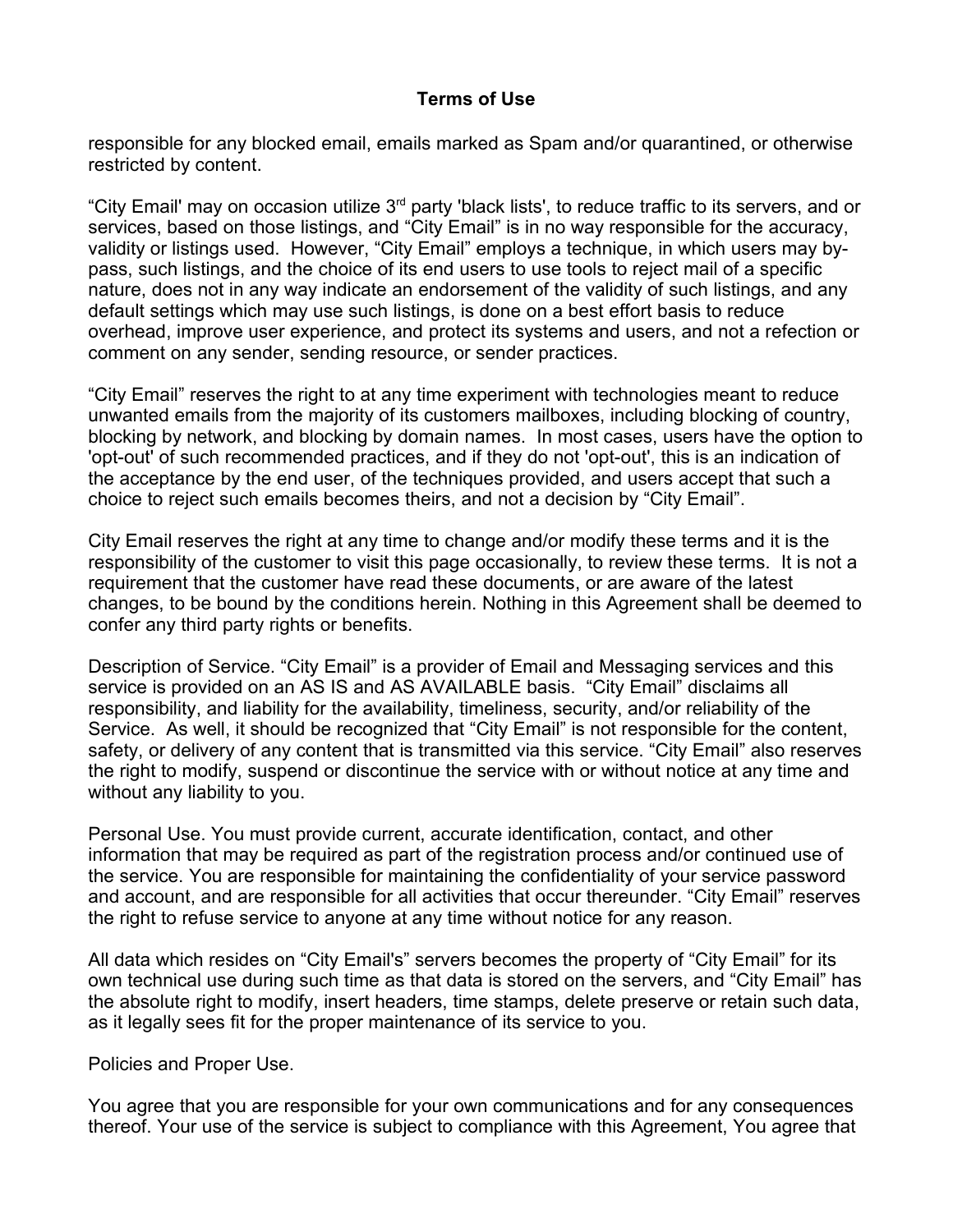you will use the service in compliance with all applicable local, provincial, state, national, and international laws, rules and regulations, including any laws regarding the transmission of technical data exported from your country of residence. "City Email" accounts may only be used by the authorized owners of the accounts, except where specifically authorized by "City Email" system administrators. Revealing your account password to others, or allowing others the use of your account is strictly prohibited.

"City Email" accounts and services may be used for lawful purposes only. Use of a "City Email" account or service in an illegal manner is grounds for immediate termination, with out prejudice, recourse or liability on the part of "City Email" Activities which are prohibited as potentially or possibly illegal include, but are not limited to, and you shall not, shall not agree to perform, and shall not authorize or encourage any third party to perform:

- (i) Unauthorized copying of copyrighted material without the consent of the copyright holder.
- (ii)Making fraudulent offers of items, products, or services originating from your account.
- (iii)Threatening bodily harm or property damage to individuals or groups. (Email harassment is discussed in further detail in the Email section of this Policy Agreement)
- (iv)Use of a "City Email" account to compromise, gain passwords, encryption codes, or attempt to alter and/or destroy systems or data belonging to "City Email" or another user or account on any computer network. This includes the storage, or transmittal of illegally obtained information of any sort.
- (v) Distribution of any malicious software which can be used in contravention of the policies.
- (vi)Use the service to upload, transmit or otherwise distribute any content that is unlawful, defamatory, harassing, abusive, fraudulent, obscene, contains viruses, or is otherwise objectionable as reasonably determined by "City Email", its parent, or its executives;
- (vii) Upload, transmit or otherwise distribute content that infringes upon another party's intellectual property rights or other proprietary, contractual or fiduciary rights or obligations;
- (viii) prevent others from using the service;
- (ix) use the service for any fraudulent or inappropriate purpose; or
- (x) act in any way that violates the terms of this agreement, as may be revised from time to time.

*Violation of any of the foregoing may result in immediate termination of this Agreement, and may subject you to state, provincial and federal penalties and other legal consequences. "CityEmail" reserves the right, but shall have no obligation, to investigate your use of the service in order to determine whether a violation of this Agreement has occurred or to comply with any applicable law, regulation, legal process or governmental request.*

In addition, the following Email Related actions are prohibited:

- (i) Sending unsolicited email for the purpose advertising or soliciting, or using "City Email" email addresses to collect responses to un-solicited email or responses, or results from any Phishing or illegal activity.
- (ii) Sending unsolicited email via a  $3<sup>rd</sup>$  party as above, from other than "City Email" systems, will be also considered a violation, when complaints about such activity are reported to "City Email" administrators or abuse departments from an accredited source.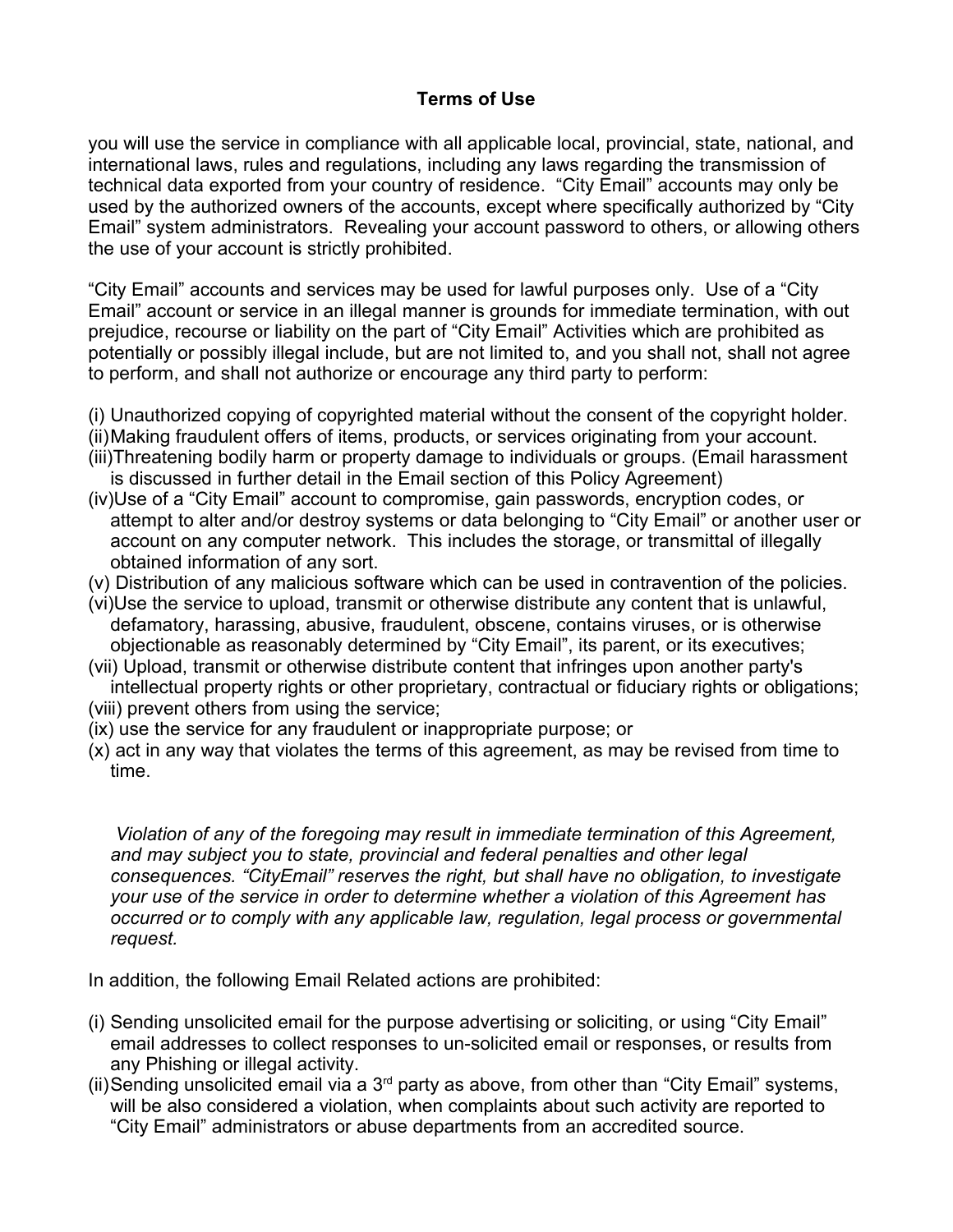- (iii) Sending or relaying email using "City Email" addresses, via other mailing systems, instead of via "City Email" servers.
- (iv) Attempting to impersonate any person, using forged headers or other identifying information, or modifying message headers in an attempt to conceal or otherwise obscure your identity.
- (v) Harassing other users of the Internet or "spamming", which constitutes sending of the same or substantially similar unsolicited electronic mail messages to a large number of recipients, or more than five (5) similar messages to the same Email address, or large messages without the permission of the destination address owner(s).
- (vi) Using the Email box exclusively as a storage space for data
- (vii) Sending threatening or harassing email, of any nature.
- (viii) Mail bombing or sending messages of such size/frequency to cause disruption of services belonging to "City Email" or servers belonging to any other party.

Exceptions and notes:

Not every "flame" message, or angry exchange of email can automatically be considered harassment. "City Email" is not responsible for the content or tone of any email or other transmission of its users, or others to/from its services, or other parties on the Internet. Customers and/or other parties should not expect that "City Email" will attempt to mediate or otherwise become involved in any particular disagreement or dispute between Internet users. However, "City Email" will co-operate with appropriate law enforcement agencies involved in investigating instances that may have been reported to such authorities.

Also, "City Email" does have available commercial grade mailing list tools for approved "Opt In" distribution lists, if such a service is required to send out mailings that might normally contravene system limits and controls.

And "City Email" does not censor content of emails as a normal course of activity, so if you wish to prevent items such as adult content, that conflict with your own set of moral philosophies, we suggest that you use 3<sup>rd</sup> party tools on your computer to control such behaviors.

And finally, whether the service you are using in question is email, or other services which may or may not be provided by "City Email" such as personal pages, or personalized interfaces, the following applies to advertising content:

- 1) The customer warrants that it is entitled to advertise the business, service or product trade marks or trade names to which it uses and/or distributes, or publishes or presents to "City Email" to be published.
- 2) The customer agrees not to post any materials that contravene any laws of state, provincial and/or governing bodies, which have jurisdiction over their content, or the transmissions of said content, and hold "City Email" harmless from responsibility of any content or materials. The customer further agrees not to port any racial, hate or illegal content, or to allow any such content to be stored or transmitted on the networks, services, or servers of "City Email"
- 3) In addition, the following types of content or transmissions are grounds for immediate termination of services without notice, and "City Email" shall comply with all and any legal